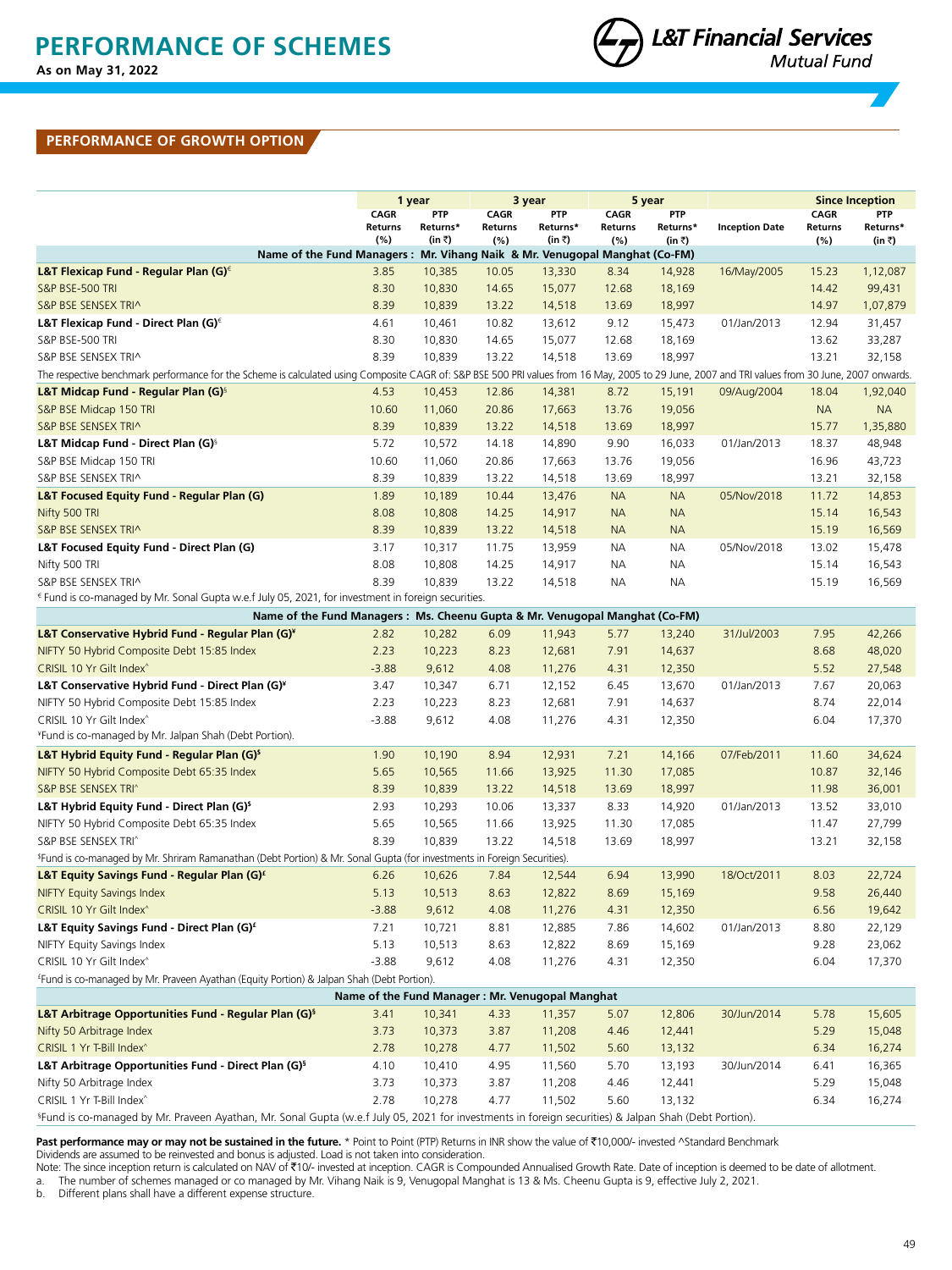## **PERFORMANCE OF GROWTH OPTION**

|                                                                                                                                                                                                 | 1 year      |            | 3 year      |            | 5 year      |            |                       |                | <b>Since Inception</b> |
|-------------------------------------------------------------------------------------------------------------------------------------------------------------------------------------------------|-------------|------------|-------------|------------|-------------|------------|-----------------------|----------------|------------------------|
|                                                                                                                                                                                                 | <b>CAGR</b> | <b>PTP</b> | <b>CAGR</b> | <b>PTP</b> | <b>CAGR</b> | <b>PTP</b> |                       | <b>CAGR</b>    | <b>PTP</b>             |
|                                                                                                                                                                                                 | Returns     | Returns*   | Returns     | Returns*   | Returns     | Returns*   | <b>Inception Date</b> | <b>Returns</b> | Returns*               |
|                                                                                                                                                                                                 | (%)         | (in ₹)     | (%)         | (in ₹)     | $(\%)$      | (in ₹)     |                       | (%)            | (in ₹)                 |
| Name of the Fund Managers : Mr. Venugopal Manghat & Mr. Vihang Naik (Co-FM)                                                                                                                     |             |            |             |            |             |            |                       |                |                        |
| L&T India Value Fund - Regular Plan (G) <sup>€</sup>                                                                                                                                            | 8.61        | 10,861     | 13.38       | 14,580     | 9.63        | 15,837     | 08/Jan/2010           | 14.52          | 53,735                 |
| S&P BSE 500 TRI                                                                                                                                                                                 | 8.30        | 10,830     | 14.65       | 15,077     | 12.68       | 18,169     |                       | 11.42          | 38,232                 |
| S&P BSE SENSEX TRI^                                                                                                                                                                             | 8.39        | 10,839     | 13.22       | 14,518     | 13.69       | 18,997     |                       | 11.27          | 37,580                 |
| L&T India Value Fund - Direct Plan (G) <sup>€</sup>                                                                                                                                             | 9.66        | 10,966     | 14.48       | 15,009     | 10.66       | 16,599     | 01/Jan/2013           | 17.97          | 47,400                 |
| S&P BSE 500 TRI                                                                                                                                                                                 | 8.30        | 10,830     | 14.65       | 15,077     | 12.68       | 18,169     |                       | 13.62          | 33,287                 |
| S&P BSE SENSEX TRI^                                                                                                                                                                             | 8.39        | 10,839     | 13.22       | 14,518     | 13.69       | 18,997     |                       | 13.21          | 32,158                 |
| L&T Emerging Businesses Fund - Regular Plan (G)€                                                                                                                                                | 20.83       | 12,083     | 20.29       | 17,415     | 12.75       | 18,224     | 12/May/2014           | 19.65          | 42,452                 |
| S&P BSE 250 Small Cap Index TRI                                                                                                                                                                 | 9.10        | 10,910     | 17.11       | 16,068     | 9.28        | 15,589     |                       | 14.27          | 29,299                 |
| S&P BSE SENSEX TRI^                                                                                                                                                                             | 8.39        | 10,839     | 13.22       | 14,518     | 13.69       | 18,997     |                       | 12.74          | 26,277                 |
| L&T Emerging Businesses Fund - Direct Plan $(G)^{\epsilon}$                                                                                                                                     | 22.14       | 12,214     | 21.61       | 17,996     | 13.92       | 19,194     | 12/May/2014           | 20.74          | 45,671                 |
| S&P BSE 250 Small Cap Index TRI                                                                                                                                                                 | 9.10        | 10,910     | 17.11       | 16,068     | 9.28        | 15,589     |                       | 14.27          | 29,299                 |
| S&P BSE SENSEX TRI^                                                                                                                                                                             | 8.39        | 10,839     | 13.22       | 14,518     | 13.69       | 18,997     |                       | 12.74          | 26,277                 |
| <sup>e</sup> Fund is co-managed by Mr. Sonal Gupta (w.e.f July 05, 2021), for investments in foreign securities.                                                                                |             |            |             |            |             |            |                       |                |                        |
| Name of the Fund Managers : Mr. Venugopal Manghat & Ms. Cheenu Gupta (Co-FM)                                                                                                                    |             |            |             |            |             |            |                       |                |                        |
| L&T Infrastructure Fund - Regular Plan (G)                                                                                                                                                      | 15.06       | 11,506     | 10.95       | 13,662     | 8.10        | 14,767     | 27/Sep/2007           | 5.66           | 22,460                 |
| Nifty Infrastructure TRI                                                                                                                                                                        | 14.50       | 11,450     | 15.42       | 15,382     | 10.63       | 16,574     |                       | 1.86           | 13,099                 |
| S&P BSE SENSEX TRI^                                                                                                                                                                             | 8.39        | 10,839     | 13.22       | 14,518     | 13.69       | 18,997     |                       | 11.38          | 48,677                 |
| L&T Infrastructure Fund - Direct Plan (G)                                                                                                                                                       | 16.38       | 11,638     | 12.19       | 14,127     | 9.25        | 15,567     | 01/Jan/2013           | 14.79          | 36,642                 |
| Nifty Infrastructure TRI                                                                                                                                                                        | 14.50       | 11,450     | 15.42       | 15,382     | 10.63       | 16,574     |                       | 8.51           | 21,571                 |
| S&P BSE SENSEX TRI^                                                                                                                                                                             | 8.39        | 10,839     | 13.22       | 14,518     | 13.69       | 18,997     |                       | 13.21          | 32,158                 |
| L&T Business Cycles Fund - Regular Plan (G)€                                                                                                                                                    | 8.00        | 10,800     | 10.69       | 13,566     | 7.29        | 14,221     | 20/Aug/2014           | 10.51          | 21,766                 |
| S&P BSE 500 TRI                                                                                                                                                                                 | 8.30        | 10,830     | 14.65       | 15,077     | 12.68       | 18,169     |                       | 12.31          | 24,682                 |
| S&P BSE Sensex TRI^                                                                                                                                                                             | 8.39        | 10,839     | 13.22       | 14,518     | 13.69       | 18,997     |                       | 11.45          | 23,251                 |
| L&T Business Cycles Fund - Direct Plan (G) <sup>€</sup>                                                                                                                                         | 9.18        | 10,918     | 11.80       | 13,978     | 8.24        | 14,861     | 20/Aug/2014           | 11.39          | 23,158                 |
| S&P BSE 500 TRI                                                                                                                                                                                 | 8.30        | 10,830     | 14.65       | 15,077     | 12.68       | 18,169     |                       | 12.31          | 24,682                 |
| S&P BSE Sensex TRI^                                                                                                                                                                             | 8.39        | 10,839     | 13.22       | 14,518     | 13.69       | 18,997     |                       | 11.45          | 23,251                 |
| L&T India Large Cap Fund - Regular Plan (G) <sup>€</sup>                                                                                                                                        | 3.50        | 10,350     | 10.09       | 13,347     | 9.56        | 15,787     | 23/Oct/2007           | 9.52           | 37,753                 |
| S&P BSE-100 TRI                                                                                                                                                                                 | 8.29        | 10,829     | 13.44       | 14,602     | 12.71       | 18,191     |                       | 9.38           | 37,086                 |
| S&P BSE SENSEX TRI^                                                                                                                                                                             | 8.39        | 10,839     | 13.22       | 14,518     | 13.69       | 18,997     |                       | 9.29           | 36,621                 |
| L&T India Large Cap Fund - Direct Plan (G) $^{\epsilon}$                                                                                                                                        | 4.50        | 10,450     | 11.10       | 13,717     | 10.51       | 16,488     | 01/Jan/2013           | 12.89          | 31,313                 |
| S&P BSE-100 TRI                                                                                                                                                                                 | 8.29        | 10,829     | 13.44       | 14,602     | 12.71       | 18,191     |                       | 13.10          | 31,868                 |
| S&P BSE SENSEX TRI^                                                                                                                                                                             | 8.39        | 10,839     | 13.22       | 14,518     | 13.69       | 18,997     |                       | 13.21          | 32,158                 |
|                                                                                                                                                                                                 |             |            |             |            |             |            |                       |                |                        |
| Eund is co-managed by Mr. Sonal Gupta (w.e.f July 05, 2021), for investments in foreign securities.<br>Name of the Fund Managers : Ms. Cheenu Gupta & Mr. Vihang Naik (Co-FM)                   |             |            |             |            |             |            |                       |                |                        |
|                                                                                                                                                                                                 |             | 10,665     | 10.98       | 13,674     | 7.68        | 14,477     |                       | 12.39          | 65,106                 |
| <b>L&amp;T Large and Midcap Fund - Regular Plan (G)</b> $\epsilon$<br>NIFTY LargeMidcap 250 TRI                                                                                                 | 6.65        | 10,899     |             |            |             | 18,577     | 22/May/2006           |                | 76,531                 |
|                                                                                                                                                                                                 | 8.99        |            | 16.22       | 15,705     | 13.18       |            |                       | 13.53          |                        |
| S&P BSE SENSEX TRI^                                                                                                                                                                             | 8.39        | 10,839     | 13.22       | 14,518     | 13.69       | 18,997     |                       | 12.50          | 66,136                 |
| L&T Large and Midcap Fund - Direct Plan (G) $\epsilon$                                                                                                                                          | 7.66        | 10,766     | 11.96       | 14,040     | 8.61        | 15,114     | 01/Jan/2013           | 13.35          | 32,542                 |
| NIFTY LargeMidcap 250 TRI                                                                                                                                                                       | 8.99        | 10,899     | 16.22       | 15,705     | 13.18       | 18,577     |                       | 15.17          | 37,819                 |
| S&P BSE SENSEX TRI^                                                                                                                                                                             | 8.39        | 10,839     | 13.22       | 14,518     | 13.69       | 18,997     |                       | 13.21          | 32,158                 |
| <sup>e</sup> Fund is co-managed by Mr. Sonal Gupta (w.e.f July 05, 2021), for investments in foreign securities.                                                                                |             |            |             |            |             |            |                       |                |                        |
| L&T Tax Advantage Fund - Regular Plan (G)                                                                                                                                                       | 3.37        | 10,337     | 10.18       | 13,378     | 8.10        | 14,761     | 27/Feb/2006           | 13.05          | 73,484                 |
| S&P BSE 500 TRI                                                                                                                                                                                 | 8.30        | 10,830     | 14.65       | 15,077     | 12.68       | 18,169     |                       | 12.37          | 66,669                 |
| S&P BSE SENSEX TRI^                                                                                                                                                                             | 8.39        | 10,839     | 13.22       | 14,518     | 13.69       | 18,997     |                       | 12.46          | 67,486                 |
| L&T Tax Advantage Fund - Direct Plan (G)                                                                                                                                                        | 4.16        | 10,416     | 10.90       | 13,643     | 8.83        | 15,269     | 01/Jan/2013           | 13.53          | 33,033                 |
| S&P BSE 500 TRI                                                                                                                                                                                 | 8.30        | 10,830     | 14.65       | 15,077     | 12.68       | 18,169     |                       | 13.62          | 33,287                 |
| S&P BSE SENSEX TRI^                                                                                                                                                                             | 8.39        | 10,839     | 13.22       | 14,518     | 13.69       | 18,997     |                       | 13.21          | 32,158                 |
| <sup>e</sup> Fund is co-managed by Mr. Sonal Gupta (w.e.f July 05, 2021), for investments in foreign securities.                                                                                |             |            |             |            |             |            |                       |                |                        |
| The respective benchmark performance for the Scheme is calculated using Composite CAGR of: S&P BSE 500 PRI values from 27 Feb, 2006 to 29 June, 2007 and TRI values from 30 June, 2007 onwards. |             |            |             |            |             |            |                       |                |                        |
| Name of the Fund Managers : Mr. Vihang Naik & Ms. Cheenu Gupta (Co-FM)                                                                                                                          |             |            |             |            |             |            |                       |                |                        |
| L&T Balanced Advantage Fund - Regular Plan (G) <sup>§</sup>                                                                                                                                     | 2.60        | 10,260     | 7.14        | 12,300     | 6.81        | 13,904     | 07/Feb/2011           | 10.26          | 30,191                 |
| NIFTY 50 Composite Hybrid Debt 50-50 Index                                                                                                                                                      | 4.65        | 10,465     | 10.80       | 13,606     | 10.40       | 16,405     |                       | 10.33          | 30,425                 |
| S&P BSE SENSEX TRI^                                                                                                                                                                             | 8.39        | 10,839     | 13.22       | 14,518     | 13.69       | 18,997     |                       | 11.98          | 36,001                 |
| L&T Balanced Advantage Fund - Direct Plan (G) <sup>§</sup>                                                                                                                                      | 4.03        | 10,403     | 8.54        | 12,791     | 8.13        | 14,788     | 01/Jan/2013           | 11.51          | 27,887                 |
| NIFTY 50 Composite Hybrid Debt 50-50 Index                                                                                                                                                      | 4.65        | 10,465     | 10.80       | 13,606     | 10.40       | 16,405     |                       | 10.73          | 26,118                 |
| S&P BSE SENSEX TRI^                                                                                                                                                                             | 8.39        | 10,839     | 13.22       | 14,518     | 13.69       | 18,997     |                       | 13.21          | 32,158                 |
| <sup>§</sup> Fund is co-managed by Mr. Praveen Ayathan (Equity Portion) & Mr. Jalpan Shah (Debt Portion).                                                                                       |             |            |             |            |             |            |                       |                |                        |
|                                                                                                                                                                                                 |             |            |             |            |             |            |                       |                |                        |

Past performance may or may not be sustained in the future. \* Point to Point (PTP) Returns in INR show the value of ₹10,000/- invested ^Standard Benchmark

Dividends are assumed to be reinvested and bonus is adjusted. Load is not taken into consideration.<br>Note: The since inception return is calculated on NAV of ₹10/- invested at inception. CAGR is Compounded Annualised Grow allotment.

a. The number of schemes managed or co managed by Mr. Vihang Naik is 9, Venugopal Manghat is 13 & Ms. Cheenu Gupta is 9, effective July 2, 2021 and Mr. Praveen Ayathan is 5 schemes.

b. Different plans shall have a different expense structure.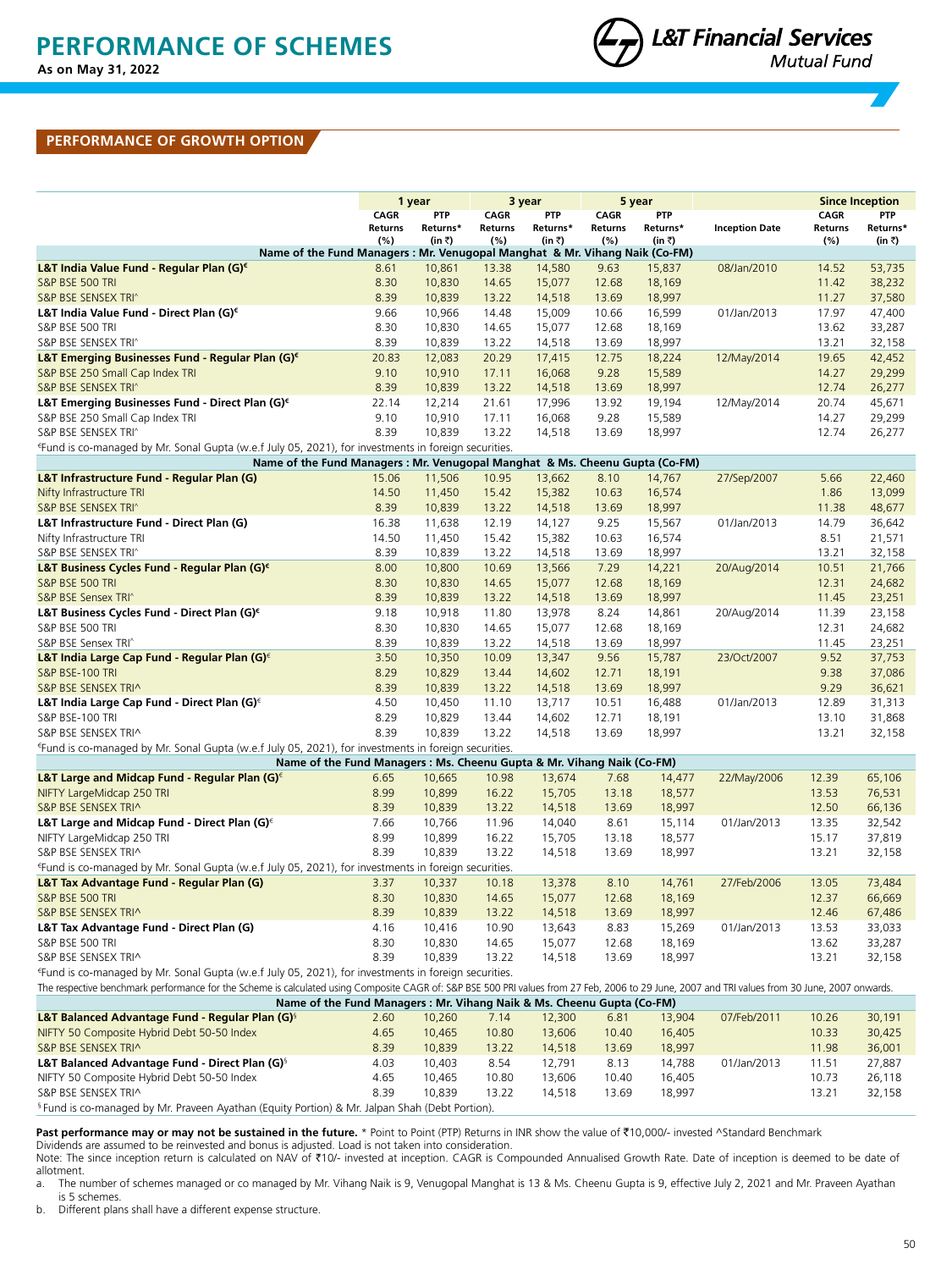# **PERFORMANCE OF SCHEMES**

**Data as on May 31, 2022 As on May 31, 2022**



### **PERFORMANCE OF GROWTH OPTION**

|                                                                             | 1 year          |                 |                | 3 year           |              | 5 year           |                       |                | <b>Since Inception</b> |
|-----------------------------------------------------------------------------|-----------------|-----------------|----------------|------------------|--------------|------------------|-----------------------|----------------|------------------------|
|                                                                             | <b>CAGR</b>     | <b>PTP</b>      | <b>CAGR</b>    | <b>PTP</b>       | <b>CAGR</b>  | <b>PTP</b>       |                       | <b>CAGR</b>    | <b>PTP</b>             |
|                                                                             | <b>Returns</b>  | Returns*        | <b>Returns</b> | Returns*         | Returns      | Returns*         | <b>Inception Date</b> | <b>Returns</b> | Returns*               |
|                                                                             | (%)             | (in ₹)          | (%)            | (in ₹)           | (%)          | (in ₹)           |                       | (%)            | (in ₹)                 |
| Name of the Fund Manager : Mr. Shriram Ramanathan & Mr. Jalpan Shah (Co-FM) |                 |                 |                |                  |              |                  |                       |                |                        |
| L&T Short Term Bond Fund - Regular Plan (G)*                                | 1.66            | 10,166          | 5.76           | 11,833           | 6.26         | 13,547           | 27/Dec/2011           | 7.58           | 21,429                 |
| <b>NIFTY Short Duration Debt Index B-II</b>                                 | 3.20            | 10,320          | 6.49           | 12,078           | 6.75         | 13,863           |                       | 7.98           | 22,282                 |
| CRISIL 10 Yr Gilt Index^                                                    | $-3.88$         | 9,612           | 4.08           | 11,276           | 4.31         | 12,350           |                       | 6.45           | 19,205                 |
| L&T Short Term Bond Fund - Direct Plan (G) <sup>*</sup>                     | 2.15            | 10,215          | 6.28           | 12,007           | 6.78         | 13,886           | 01/Jan/2013           | 7.83           | 20,334                 |
| NIFTY Short Duration Debt Index B-II                                        | 3.20            | 10,320          | 6.49           | 12,078           | 6.75         | 13,863           |                       | 7.75           | 20,195                 |
| CRISIL 10 Yr Gilt Index^                                                    | $-3.88$         | 9,612           | 4.08           | 11,276           | 4.31         | 12,350           |                       | 6.04           | 17,370                 |
| L&T Credit Risk Fund - Regular Plan (G) <sup>*</sup>                        | 3.96            | 10,396          | 3.36           | 11,042           | 4.41         | 12,410           | 08/Oct/2009           | 6.96           | 23,431                 |
| NIFTY Credit Risk Bond Index C-III                                          | 5.77            | 10,577          | 8.53           | 12,785           | 8.22         | 14,847           |                       | 9.06           | 29,962                 |
| CRISIL 10 Yr Gilt Index^                                                    | $-3.88$         | 9,612           | 4.08           | 11,276           | 4.31         | 12,350           |                       | 5.94           | 20,758                 |
| L&T Credit Risk Fund - Direct Plan (G) <sup>*</sup>                         | 4.79            | 10,479          | 4.23           | 11,325           | 5.19         | 12,883           | 01/Jan/2013           | 7.21           | 19,260                 |
| NIFTY Credit Risk Bond Index C-III                                          | 5.77            | 10,577          | 8.53           | 12,785           | 8.22         | 14,847           |                       | 9.27           | 23,043                 |
| CRISIL 10 Yr Gilt Index^                                                    | $-3.88$         | 9,612           | 4.08           | 11,276           | 4.31         | 12,350           |                       | 6.04           | 17,370                 |
| L&T Resurgent India Bond Fund - Regular Plan (G) <sup>*</sup>               | 1.76            | 10,176          | 5.73           | 11,820           | 5.58         | 13,120           | 02/Feb/2015           | 6.87           | 16,274                 |
| <b>NIFTY Medium Duration Debt Index B-III</b>                               | 2.42            | 10,242          | 7.80           | 12,530           | 6.86         | 13,939           |                       | 7.56           | 17,059                 |
| CRISIL 10 Yr Gilt Index^                                                    | $-3.88$         | 9,612           | 4.08           | 11,276           | 4.31         | 12,350           |                       | 5.77           | 15,080                 |
| L&T Resurgent India Bond Fund - Direct Plan (G) <sup>*</sup>                | 2.67            | 10,267          | 6.69           | 12,146           | 6.53         | 13,721           | 02/Feb/2015           | 7.82           | 17,362                 |
| NIFTY Medium Duration Debt Index B-III<br>CRISIL 10 Yr Gilt Index^          | 2.42<br>$-3.88$ | 10,242<br>9,612 | 7.80<br>4.08   | 12,530<br>11,276 | 6.86<br>4.31 | 13,939<br>12,350 |                       | 7.56<br>5.77   | 17,059                 |
| L&T Triple Ace Bond Fund - Regular Plan (G) <sup>*</sup>                    | 1.14            | 10,114          | 6.99           | 12,249           | 7.03         | 14,051           | 31/Mar/1997           | 7.25           | 15,080<br>58,290       |
| <b>NIFTY Corporate Bond Index B-III</b>                                     | 3.20            | 10,320          | 7.39           | 12,387           | 7.23         | 14,183           |                       | <b>NA</b>      | <b>NA</b>              |
| CRISIL 10 Yr Gilt Index^                                                    | $-3.88$         | 9,612           | 4.08           | 11,276           | 4.31         | 12,350           |                       | <b>NA</b>      | <b>NA</b>              |
| L&T Triple Ace Bond Fund - Direct Plan (G) <sup>*</sup>                     | 1.49            | 10,149          | 7.35           | 12,373           | 7.37         | 14,271           | 01/Jan/2013           | 7.66           | 20,032                 |
| NIFTY Corporate Bond Index B-III                                            | 3.20            | 10,320          | 7.39           | 12,387           | 7.23         | 14,183           |                       | 8.15           | 20,904                 |
| CRISIL 10 Yr Gilt Index^                                                    | $-3.88$         | 9,612           | 4.08           | 11,276           | 4.31         | 12,350           |                       | 6.04           | 17,370                 |
| <b>L&amp;T Flexi Bond Fund - Regular Plan (G)*</b>                          | 1.45            | 10,145          | 5.42           | 11,719           | 5.80         | 13,259           | 27/Sep/2010           | 7.72           | 23,828                 |
| <b>NIFTY Composite Debt Index A-III</b>                                     | 0.77            | 10,077          | 6.69           | 12,145           | 6.58         | 13,754           |                       | 7.65           | 23,663                 |
| CRISIL 10 Yr Gilt Index^                                                    | $-3.88$         | 9,612           | 4.08           | 11,276           | 4.31         | 12,350           |                       | 6.11           | 19,995                 |
| L&T Flexi Bond Fund - Direct Plan (G) <sup>*</sup>                          | 2.18            | 10,218          | 6.16           | 11,967           | 6.60         | 13,769           | 01/Jan/2013           | 8.21           | 21,017                 |
| NIFTY Composite Debt Index A-III                                            | 0.77            | 10,077          | 6.69           | 12,145           | 6.58         | 13,754           |                       | 7.64           | 20,011                 |
| CRISIL 10 Yr Gilt Index^                                                    | $-3.88$         | 9,612           | 4.08           | 11,276           | 4.31         | 12,350           |                       | 6.04           | 17,370                 |
| *Fund is co-managed by Mr. Jalpan Shah (Debt Portion).                      |                 |                 |                |                  |              |                  |                       |                |                        |

|                                                                            |                                                                                 | 7 days                    | 15 days                             |                           |                                     | 30 days                   |                               | 1 year                    |                        | 3 year                    |                        | 5 year                 |                   |             | <b>Since Inception</b>            |  |
|----------------------------------------------------------------------------|---------------------------------------------------------------------------------|---------------------------|-------------------------------------|---------------------------|-------------------------------------|---------------------------|-------------------------------|---------------------------|------------------------|---------------------------|------------------------|------------------------|-------------------|-------------|-----------------------------------|--|
|                                                                            | Annualised<br><b>Returns</b><br>(%)                                             | PTP<br>Returns*<br>(in ₹) | Annualised<br><b>Returns</b><br>(%) | PTP<br>Returns*<br>(in ₹) | <b>Annualised</b><br>Returns<br>(%) | PTP<br>Returns*<br>(in ₹) | CAGR<br><b>Returns</b><br>(%) | PTP<br>Returns*<br>(in ₹) | CAGR<br>Returns<br>(%) | PTP<br>Returns*<br>(in ₹) | CAGR<br>Returns<br>(%) | PTP Returns*<br>(in ₹) | Inception<br>Date | CAGR<br>(%) | PTP<br>Returns Returns*<br>(in ₹) |  |
| Name of the Fund Manager: Mr. Shriram Ramanathan & Mr. Jalpan Shah (Co-FM) |                                                                                 |                           |                                     |                           |                                     |                           |                               |                           |                        |                           |                        |                        |                   |             |                                   |  |
| <b>L&amp;T Low Duration Fund - Regular Plan (G)*</b>                       | 3.56                                                                            | 10,007                    | 4.51                                | 10,022                    | $-1.63$                             | 9.986                     | 2.94                          | 10.294                    | 4.25                   | 11,331                    | 5.43                   | 13,028                 | 04/Dec/2010       | 7.51        | 22,985                            |  |
| <b>NIFTY Low Duration Debt Index B-I</b>                                   | 3.96                                                                            | 10,008                    | 4.97                                | 10,025                    | $-2.24$                             | 9,980                     | 3.64                          | 10,364                    | 5.67                   | 11,800                    | 6.33                   | 13,593                 |                   | 7.82        | 23,760                            |  |
| CRISIL 1 Yr T-Bill Index^                                                  | 3.52                                                                            | 10,007                    | 5.28                                | 10,026                    | $-6.12$                             | 9,946                     | 2.78                          | 10.278                    | 4.77                   | 11,502                    | 5.60                   | 13,132                 |                   | 6.53        | 20,700                            |  |
| L&T Low Duration Fund - Direct Plan (G) <sup>*</sup>                       | 4.21                                                                            | 10,008                    | 5.16                                | 10,025                    | $-0.98$                             | 9,991                     | 3.61                          | 10,361                    | 4.87                   | 11,535                    | 6.00                   | 13,381                 | 01/Jan/2013       | 7.62        | 19,970                            |  |
| NIFTY Low Duration Debt Index B-I                                          | 3.96                                                                            | 10,008                    | 4.97                                | 10,025                    | $-2.24$                             | 9.980                     | 3.64                          | 10,364                    | 5.67                   | 11,800                    | 6.33                   | 13,593                 |                   | 7.45        | 19,680                            |  |
| CRISIL 1 Yr T-Bill Index^                                                  | 3.52                                                                            | 10,007                    | 5.28                                | 10,026                    | $-6.12$                             | 9,946                     | 2.78                          | 10,278                    | 4.77                   | 11,502                    | 5.60                   | 13,132                 |                   | 6.40        | 17,928                            |  |
| Name of the Fund Manager: Mr. Jalpan Shah & Mr. Mahesh Chhabria (Co-FM)    |                                                                                 |                           |                                     |                           |                                     |                           |                               |                           |                        |                           |                        |                        |                   |             |                                   |  |
| L&T Ultra Short Term Fund - Regular Plan (G) <sup>§</sup>                  | 4.01                                                                            | 10,008                    | 4.13                                | 10,020                    | 0.87                                | 10,008                    | 3.31                          | 10,331                    | 4.77                   | 11,503                    | 5.78                   | 13,244                 | 10/Apr/2003       | 7.05        | 36,862                            |  |
| NIFTY Ultra Short Duration Debt Index B-I                                  | 5.26                                                                            | 10,010                    | 5.17                                | 10,025                    | 1.33                                | 10,012                    | 3.92                          | 10,392                    | 5.29                   | 11,673                    | 6.24                   | 13,537                 |                   | 7.57        | 40,443                            |  |
| CRISIL 1 Yr T-Bill Index^                                                  | 3.52                                                                            | 10,007                    | 5.28                                | 10,026                    | $-6.12$                             | 9,946                     | 2.78                          | 10,278                    | 4.77                   | 11,502                    | 5.60                   | 13,132                 |                   | 5.84        | 29,638                            |  |
| L&T Ultra Short Term Fund - Institutional Plan (G) <sup>§</sup>            | 4.01                                                                            | 10,008                    | 4.13                                | 10,020                    | 0.87                                | 10,008                    | 3.31                          | 10,331                    | 4.77                   | 11,503                    | 5.78                   | 13,244                 | 27/Nov/1997       | 7.69        | 61,586                            |  |
| NIFTY Ultra Short Duration Debt Index B-I                                  | 5.26                                                                            | 10,010                    | 5.17                                | 10,025                    | 1.33                                | 10,012                    | 3.92                          | 10,392                    | 5.29                   | 11,673                    | 6.24                   | 13,537                 |                   | <b>NA</b>   | <b>NA</b>                         |  |
| CRISIL 1 Yr T-Bill Index^                                                  | 3.52                                                                            | 10,007                    | 5.28                                | 10,026                    | $-6.12$                             | 9,946                     | 2.78                          | 10,278                    | 4.77                   | 11,502                    | 5.60                   | 13,132                 |                   | 6.41        | 45,848                            |  |
| L&T Ultra Short Term Fund - Direct Plan (G) <sup>§</sup>                   | 4.17                                                                            | 10,008                    | 4.29                                | 10,021                    | 1.03                                | 10,009                    | 3.47                          | 10,347                    | 5.01                   | 11,580                    | 6.06                   | 13,423                 | 01/Jan/2013       | 7.44        | 19,658                            |  |
| NIFTY Ultra Short Duration Debt Index B-I                                  | 5.26                                                                            | 10,010                    | 5.17                                | 10,025                    | 1.33                                | 10,012                    | 3.92                          | 10,392                    | 5.29                   | 11,673                    | 6.24                   | 13,537                 |                   | 7.45        | 19,675                            |  |
| CRISIL 1 Yr T-Bill Index^                                                  | 3.52                                                                            | 10,007                    | 5.28                                | 10,026                    | $-6.12$                             | 9,946                     | 2.78                          | 10,278                    | 4.77                   | 11,502                    | 5.60                   | 13,132                 |                   | 6.40        | 17,928                            |  |
| <sup>§</sup> Fund is co-managed by Mr. Mahesh Chhabria.                    |                                                                                 |                           |                                     |                           |                                     |                           |                               |                           |                        |                           |                        |                        |                   |             |                                   |  |
|                                                                            | Name of the Fund Manager : Mr. Mahesh Chhabria & Mr. Shriram Ramanathan (Co-FM) |                           |                                     |                           |                                     |                           |                               |                           |                        |                           |                        |                        |                   |             |                                   |  |
| L&T Liquid Fund - Regular Plan (G) <sup>e</sup>                            | 4.47                                                                            | 10,009                    | 4.48                                | 10,018                    | 3.85                                | 10,032                    | 3.45                          | 10,345                    | 4.13                   | 11,294                    | 5.35                   | 12,976                 | 03/Oct/2006       | 7.07        | 29,181                            |  |
| NIFTY Liquid Index B-I                                                     | 4.95                                                                            | 10,009                    | 4.87                                | 10,020                    | 3.64                                | 10.030                    | 3.63                          | 10.363                    | 4.28                   | 11,342                    | 5.38                   | 13,000                 |                   | 7.30        | 30,169                            |  |
| CRISIL 1 Yr T-Bill Index^                                                  | 3.52                                                                            | 10,007                    | 5.22                                | 10,021                    | $-6.83$                             | 9,944                     | 2.78                          | 10,278                    | 4.77                   | 11,502                    | 5.60                   | 13,132                 |                   | 6.10        | 25,307                            |  |
| <b>L&amp;T Liquid Fund - Direct Plan (G)</b>                               | 4.53                                                                            | 10,009                    | 4.54                                | 10,019                    | 3.91                                | 10,032                    | 3.51                          | 10,351                    | 4.19                   | 11,312                    | 5.40                   | 13,011                 | 31/Dec/2012       | 6.82        | 18,617                            |  |
| NIFTY Liquid Index B-I                                                     | 4.95                                                                            | 10,009                    | 4.87                                | 10,020                    | 3.64                                | 10,030                    | 3.63                          | 10,363                    | 4.28                   | 11,342                    | 5.38                   | 13,000                 |                   | 6.80        | 18,578                            |  |
| CRISIL 1 Yr T-Bill Index^                                                  | 3.52                                                                            | 10,007                    | 5.22                                | 10,021                    | $-6.83$                             | 9,944                     | 2.78                          | 10.278                    | 4.77                   | 11,502                    | 5.60                   | 13,132                 |                   | 6.40        | 17,936                            |  |
| L&T Overnight Fund - Regular Plan (G) <sup>e</sup>                         | 3.97                                                                            | 10,008                    | 3.89                                | 10.016                    | 3.86                                | 10.032                    | 3.29                          | 10.329                    | 3.44                   | 11,069                    | 4.26                   | 12,319                 | 27/Nov/2006       | 6.47        | 26,460                            |  |
| NIFTY 1D Rate Index                                                        | 4.16                                                                            | 10,008                    | 4.14                                | 10,017                    | 4.08                                | 10,034                    | 3.46                          | 10,346                    | 3.78                   | 11,177                    | 4.72                   | 12,592                 |                   | 6.00        | 24,682                            |  |
| CRISIL 1 Yr T-Bill Index^                                                  | 3.52                                                                            | 10,007                    | 5.22                                | 10,021                    | $-6.83$                             | 9,944                     | 2.78                          | 10,278                    | 4.77                   | 11,502                    | 5.60                   | 13,132                 |                   | 6.11        | 25,118                            |  |
| <b>L&amp;T Overnight Fund - Direct Plan (G)</b>                            | 4.07                                                                            | 10,008                    | 3.99                                | 10,016                    | 3.96                                | 10,033                    | 3.38                          | 10,338                    | 3.72                   | 11,161                    | 4.76                   | 12,616                 | 01/Jan/2013       | 6.32        | 17,800                            |  |
| NIFTY 1D Rate Index                                                        | 4.16                                                                            | 10,008                    | 4.14                                | 10,017                    | 4.08                                | 10,034                    | 3.46                          | 10,346                    | 3.78                   | 11,177                    | 4.72                   | 12,592                 |                   | 6.02        | 17,348                            |  |
| $CRISIL$ 1 Yr T-Bill Index $\wedge$                                        | 3.52                                                                            | 10,007                    | 5.22                                | 10,021                    | $-6.83$                             | 9.944                     | 2.78                          | 10,278                    | 4.77                   | 11,502                    | 5.60                   | 13,132                 |                   | 6.40        | 17,928                            |  |
| <sup>«</sup> Fund is co-managed by Mr. Shriram Ramanathan.                 |                                                                                 |                           |                                     |                           |                                     |                           |                               |                           |                        |                           |                        |                        |                   |             |                                   |  |
|                                                                            | Name of the Fund Manager: Mr. Shriram Ramanathan & Mr. Mahesh Chhabria (Co-FM)  |                           |                                     |                           |                                     |                           |                               |                           |                        |                           |                        |                        |                   |             |                                   |  |
| L&T Money Market Fund - Regular Plan (G) <sup>§</sup>                      | 3.84                                                                            | 10,007                    | 4.01                                | 10,020                    | $-0.59$                             | 9,995                     | 2.84                          | 10,284                    | 4.89                   | 11,541                    | 5.80                   | 13,259                 | 10/Aug/2005       | 7.20        | 32,187                            |  |
| NIFTY Money Market Index B-I                                               | 4.51                                                                            | 10,009                    | 4.71                                | 10,023                    | 1.29                                | 10,011                    | 3.47                          | 10,347                    | 4.59                   | 11,443                    | 5.63                   | 13,155                 |                   | 7.47        | 33,609                            |  |
| CRISIL 1 Yr T-Bill Index^                                                  | 3.52                                                                            | 10,007                    | 5.28                                | 10,026                    | $-6.12$                             | 9,946                     | 2.78                          | 10,278                    | 4.77                   | 11,502                    | 5.60                   | 13,132                 |                   | 6.02        | 26,711                            |  |
| <b>L&amp;T Money Market Fund - Direct Plan (G)</b> §                       | 4.33                                                                            | 10,008                    | 4.49                                | 10,022                    | $-0.11$                             | 9.999                     | 3.33                          | 10,333                    | 5.39                   | 11,707                    | 6.31                   | 13,583                 | 01/Jan/2013       | 7.55        | 19,851                            |  |
| NIFTY Money Market Index B-                                                | 4.51                                                                            | 10,009                    | 4.71                                | 10.023                    | 1.29                                | 10.011                    | 3.47                          | 10.347                    | 4.59                   | 11,443                    | 5.63                   | 13.155                 |                   | 6.99        | 18,890                            |  |

CRISIL 1 Yr T-Bill Index^ 3.52 10,007 5.28 10,026 -6.12 9,946 2.78 10,278 4.77 11,502 5.60 13,132 6.40 17,928 § Fund is co-managed by Mr. Mahesh Chhabria.

Paat performance may or may not be sustained in the future. \* Point to Point (PIP) Returns in NR show the value of ₹10,000/- invested ^Standard Benchmark<br>Dividends are assumed to be reinvested and bonus is adjusted. Load i